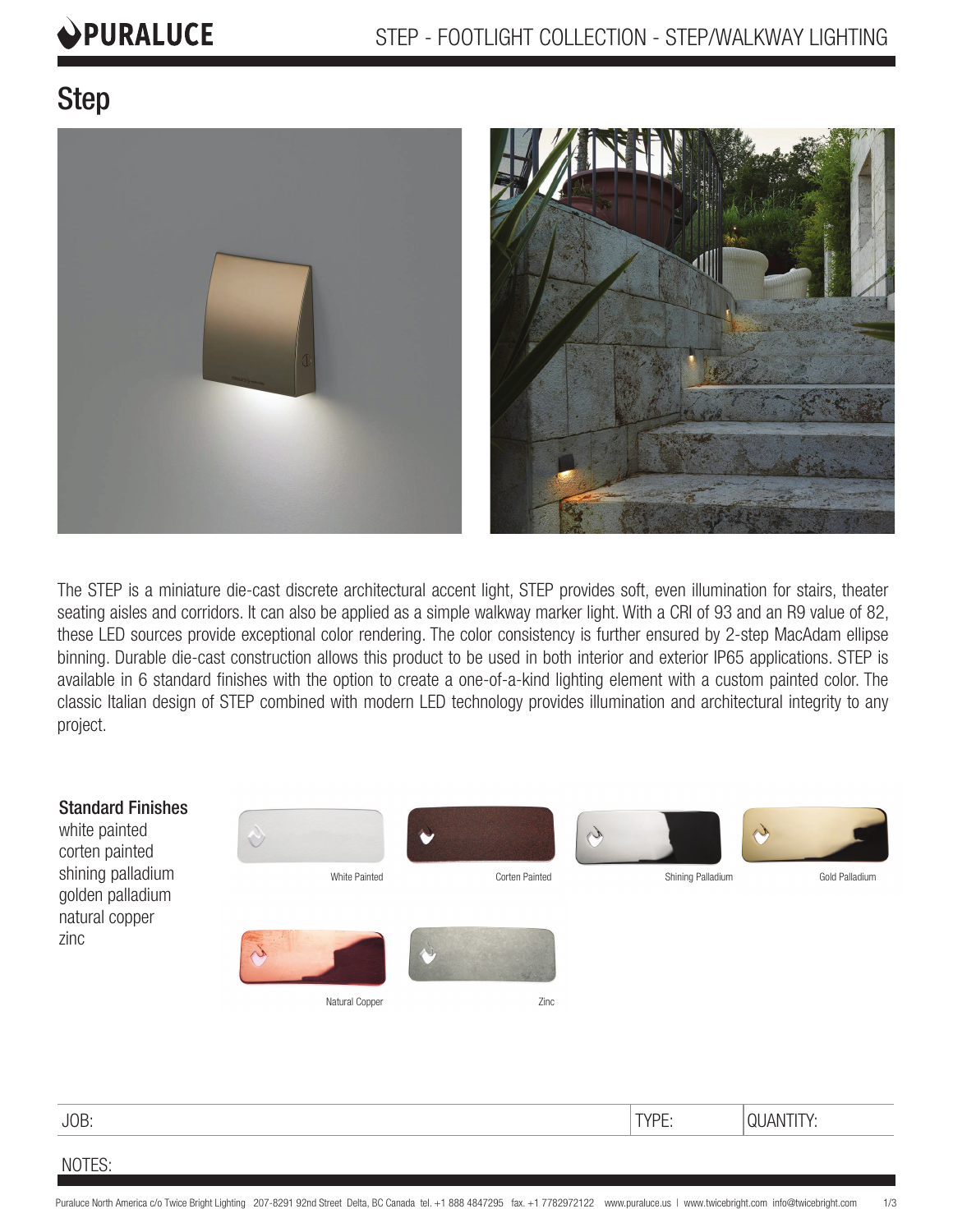

#### **Technical Data**



100mm 470 lx

 $\overline{\smash{\bigtriangledown}}$ 

200mm

#### **Input**

24VDC - dimmable with appropriate driver

#### **Wattage**

1.1W

#### **Color Temperatures**

2700°K (WW), 3000°K (W), 4000°K (N)

2 step MacAdam ellipse binning

#### **CRI / R9**

92 / 84

#### **Lumens**

140 lm (WW) 150 lm (W) 170 lm (N)

#### **Optic**

120°





### Order Code:

| Voltage<br>Code<br>Wattage<br>STP - 1W - 24VDC - | CRI & CCT                                                                                                            | Finish                                                                                                     |
|--------------------------------------------------|----------------------------------------------------------------------------------------------------------------------|------------------------------------------------------------------------------------------------------------|
|                                                  | <b>927</b> = 90 CRI, 2700°K <b>WH</b> = White<br><b>930</b> = 90 CRI, 3000°K $CT =$ Corten<br>$940 = 90$ CRI, 4000°K | $SP =$ Shining Palladium<br>$GP = Gold Palladium$<br>$NC =$ Natural Copper<br>$ZN = Zinc$<br>$XX =$ Custom |